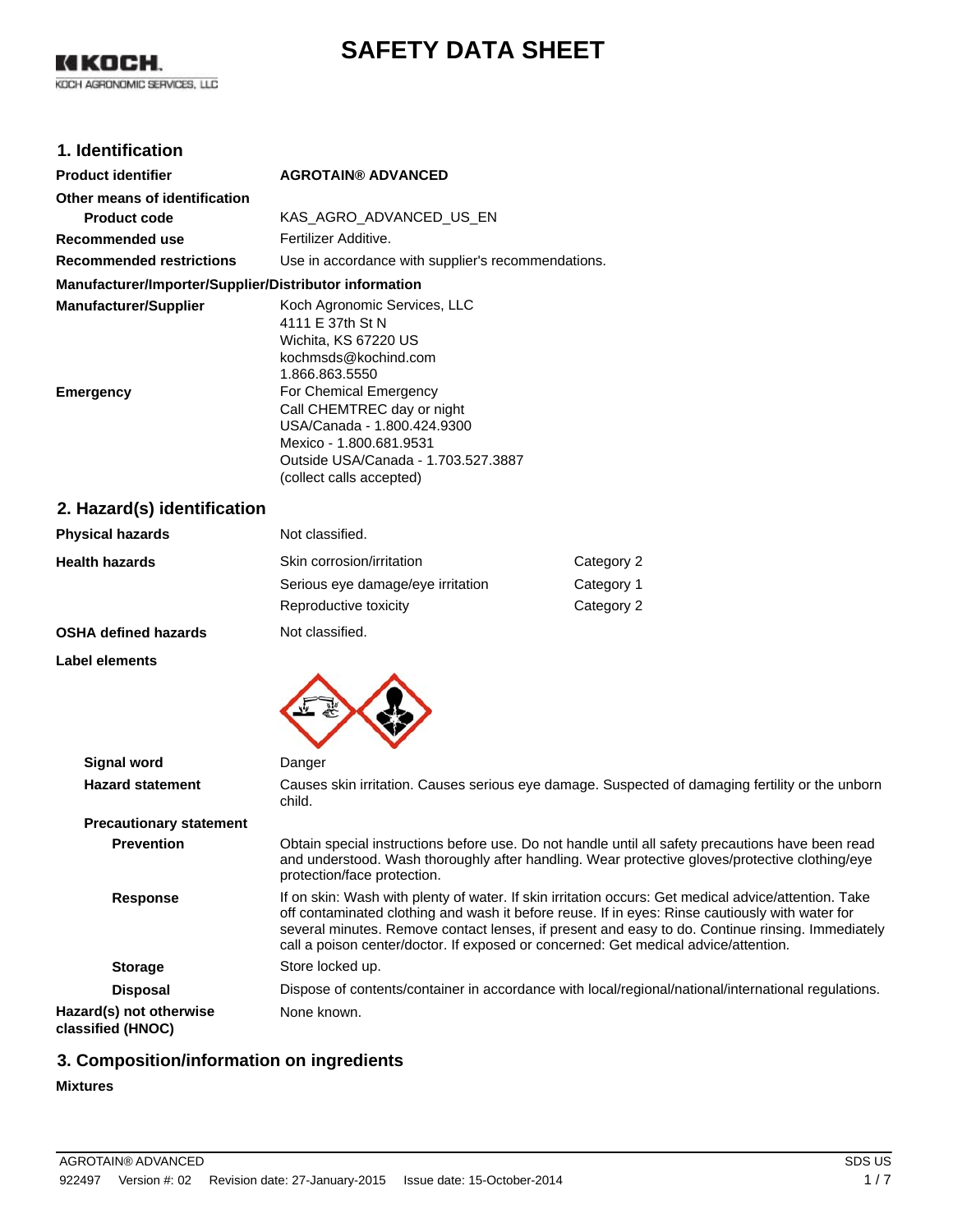| <b>Chemical name</b>                                                         |                                                                                                                                                                                                                                                             | <b>CAS number</b> | %         |  |
|------------------------------------------------------------------------------|-------------------------------------------------------------------------------------------------------------------------------------------------------------------------------------------------------------------------------------------------------------|-------------------|-----------|--|
| Triethylene glycol monobutyl<br>ether                                        |                                                                                                                                                                                                                                                             | 143-22-6          | $30 - 60$ |  |
| N-(n-butyl)-thiophosphoric<br>triamide                                       |                                                                                                                                                                                                                                                             | 94317-64-3        | $15 - 40$ |  |
| Propylene glycol                                                             |                                                                                                                                                                                                                                                             | $57 - 55 - 6$     | $10 - 30$ |  |
| Non-hazardous ingredients                                                    |                                                                                                                                                                                                                                                             | Proprietary       | $7 - 13$  |  |
| 2-(2-Butoxyethoxy)-ethanol                                                   |                                                                                                                                                                                                                                                             | 112-34-5          | $1 - 5$   |  |
| <b>Composition comments</b>                                                  | All concentrations are in percent by weight unless ingredient is a gas. Gas concentrations are in<br>percent by volume.                                                                                                                                     |                   |           |  |
|                                                                              | This Safety Data Sheet is not a guarantee of product specification or NPK value(s). NPK content is<br>on specified sales orders, customer invoices, or product specification sheets obtained from<br>supplier.                                              |                   |           |  |
| 4. First-aid measures                                                        |                                                                                                                                                                                                                                                             |                   |           |  |
| <b>Inhalation</b>                                                            | Move person to fresh air. If the affected person is not breathing, apply artificial respiration. Get<br>medical attention immediately.                                                                                                                      |                   |           |  |
| <b>Skin contact</b>                                                          | Immediately flush skin with plenty of water. Get medical attention if irritation develops and persists.                                                                                                                                                     |                   |           |  |
| Eye contact                                                                  | Immediately flush eyes with plenty of water for at least 15 minutes. Get medical attention<br>immediately.                                                                                                                                                  |                   |           |  |
| Ingestion                                                                    | Rinse mouth thoroughly. Drink 1 or 2 glasses of water. Do not induce vomiting without advice from<br>poison control center. If vomiting occurs, keep head low so that stomach content doesn't get into<br>the lungs. Get medical attention.                 |                   |           |  |
| <b>Most important</b><br>symptoms/effects, acute and<br>delayed              | Causes serious eye damage. Symptoms include itching, burning, redness, and tearing of eyes.<br>Skin irritation. May damage fertility or the unborn child.                                                                                                   |                   |           |  |
| Indication of immediate<br>medical attention and special<br>treatment needed | Treat symptomatically.                                                                                                                                                                                                                                      |                   |           |  |
| <b>General information</b>                                                   | Ensure that medical personnel are aware of the material(s) involved, and take precautions to<br>protect themselves.                                                                                                                                         |                   |           |  |
| 5. Fire-fighting measures                                                    |                                                                                                                                                                                                                                                             |                   |           |  |
| Suitable extinguishing media                                                 | Water fog. Water spray. Carbon dioxide (CO2). Foam.                                                                                                                                                                                                         |                   |           |  |
| <b>Unsuitable extinguishing</b><br>media                                     | Do not use water jet as an extinguisher, as this will spread the fire.                                                                                                                                                                                      |                   |           |  |
| Specific hazards arising from<br>the chemical                                | Fire may produce irritating, corrosive and/or toxic gases.                                                                                                                                                                                                  |                   |           |  |
| Special protective equipment<br>and precautions for firefighters             | Self-contained breathing apparatus and full protective clothing should be worn when fighting<br>chemical fires. Selection of respiratory protection for firefighting: follow the general fire precautions<br>indicated in the workplace.                    |                   |           |  |
| <b>Fire fighting</b><br>equipment/instructions                               | Use standard firefighting procedures and consider the hazards of other involved materials. Move<br>containers from fire area if you can do it without risk.                                                                                                 |                   |           |  |
| <b>General fire hazards</b>                                                  | The product is not flammable.                                                                                                                                                                                                                               |                   |           |  |
| 6. Accidental release measures                                               |                                                                                                                                                                                                                                                             |                   |           |  |
| Personal precautions,<br>protective equipment and<br>emergency procedures    | Avoid inhalation of vapors/spray and contact with skin and eyes. Ensure adequate ventilation.<br>Wear suitable protective clothing. For personal protection, see Section 8 of the SDS.                                                                      |                   |           |  |
| <b>Methods and materials for</b><br>containment and cleaning up              | Large Spills: Stop the flow of material, if this is without risk. Dike the spilled material, where this is<br>possible. Absorb in vermiculite, dry sand or earth and place into containers. After removal flush<br>contaminated area thoroughly with water. |                   |           |  |
|                                                                              | Small Spills: Wipe up with absorbent material (e.g. cloth, fleece). Clean surface thoroughly to<br>remove residual contamination.                                                                                                                           |                   |           |  |
|                                                                              | Never return spills in original containers for re-use.                                                                                                                                                                                                      |                   |           |  |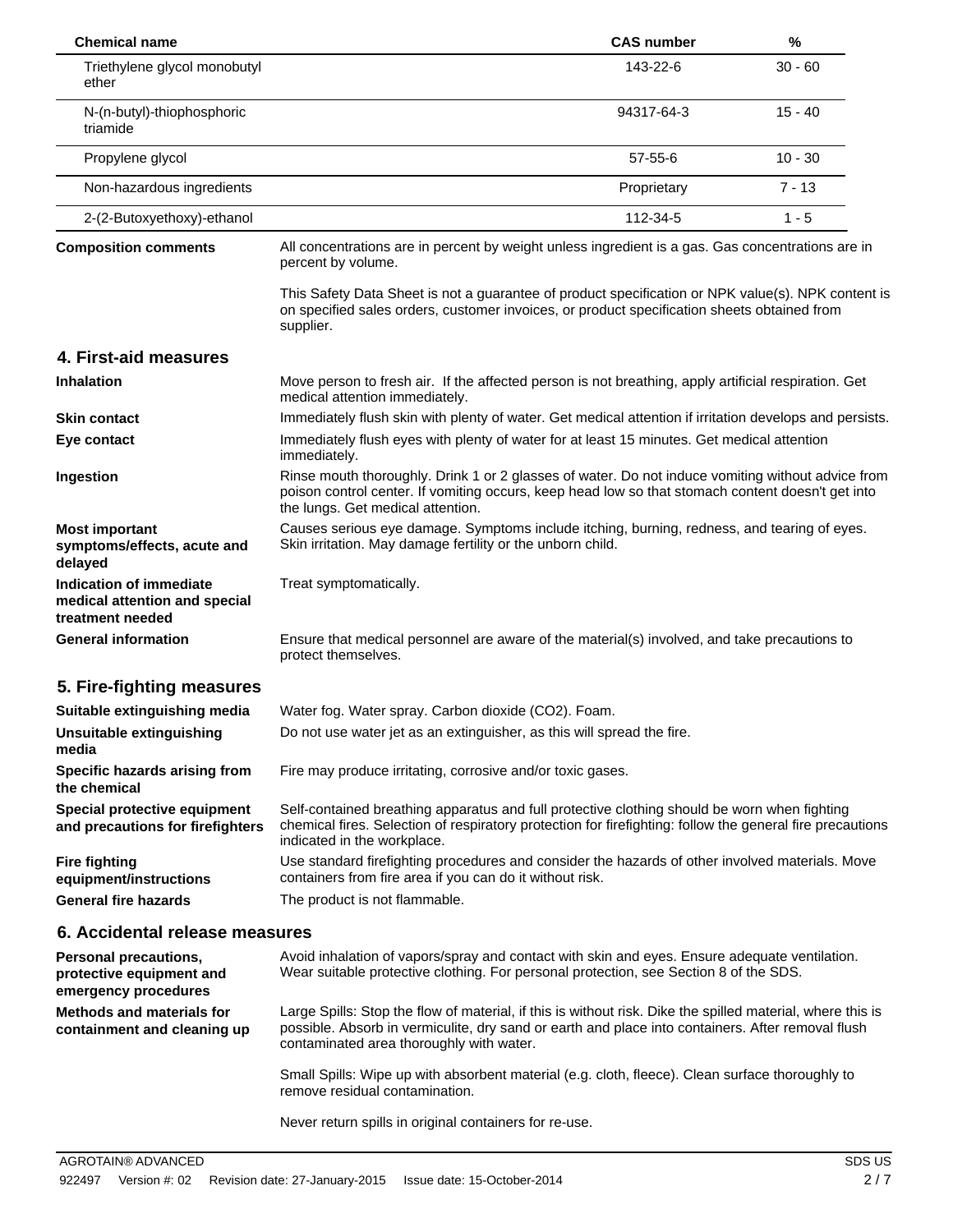**Environmental precautions** Prevent further leakage or spillage if safe to do so. Do not contaminate water. Do not allow to enter drains, sewers or watercourses.

#### **7. Handling and storage**

**Precautions for safe handling** Avoid inhalation of vapors/spray and contact with skin and eyes. Use only with adequate ventilation. Observe good industrial hygiene practices.

**Conditions for safe storage, including any incompatibilities** Keep container tightly closed. Store in a cool, dry, well-ventilated place. Store away from incompatible materials.

#### **8. Exposure controls/personal protection**

#### **Occupational exposure limits**

#### **US. ACGIH Threshold Limit Values**

| <b>Components</b>                            | Type                                                                                                                                                                                                                                                                                                                                                                                                                                                                                                                                                                                                                                     | Value    | Form                             |
|----------------------------------------------|------------------------------------------------------------------------------------------------------------------------------------------------------------------------------------------------------------------------------------------------------------------------------------------------------------------------------------------------------------------------------------------------------------------------------------------------------------------------------------------------------------------------------------------------------------------------------------------------------------------------------------------|----------|----------------------------------|
| 2-(2-Butoxyethoxy)-ethanol<br>(CAS 112-34-5) | <b>TWA</b>                                                                                                                                                                                                                                                                                                                                                                                                                                                                                                                                                                                                                               | 10 ppm   | Inhalable fraction and<br>vapor. |
|                                              | US. Workplace Environmental Exposure Level (WEEL) Guides                                                                                                                                                                                                                                                                                                                                                                                                                                                                                                                                                                                 |          |                                  |
| <b>Components</b>                            | Type                                                                                                                                                                                                                                                                                                                                                                                                                                                                                                                                                                                                                                     | Value    | Form                             |
| Propylene glycol (CAS<br>$57-55-6$           | <b>TWA</b>                                                                                                                                                                                                                                                                                                                                                                                                                                                                                                                                                                                                                               | 10 mg/m3 | Aerosol.                         |
| <b>Biological limit values</b>               | No biological exposure limits noted for the ingredient(s).                                                                                                                                                                                                                                                                                                                                                                                                                                                                                                                                                                               |          |                                  |
| Appropriate engineering<br>controls          | Provide adequate general and local exhaust ventilation. Observe occupational exposure limits and<br>minimize the risk of inhalation of vapors and mist. Provide eyewash station and safety shower.                                                                                                                                                                                                                                                                                                                                                                                                                                       |          |                                  |
|                                              | Individual protection measures, such as personal protective equipment                                                                                                                                                                                                                                                                                                                                                                                                                                                                                                                                                                    |          |                                  |
| <b>Eye/face protection</b>                   | Chemical goggles are recommended.                                                                                                                                                                                                                                                                                                                                                                                                                                                                                                                                                                                                        |          |                                  |
| <b>Skin protection</b>                       |                                                                                                                                                                                                                                                                                                                                                                                                                                                                                                                                                                                                                                          |          |                                  |
| <b>Hand protection</b>                       | Chemical resistant gloves are recommended. Be aware that the liquid may penetrate the gloves.<br>Frequent change is advisable. Suitable gloves can be recommended by the glove supplier.                                                                                                                                                                                                                                                                                                                                                                                                                                                 |          |                                  |
| Other                                        | Chemical resistant clothing is recommended.                                                                                                                                                                                                                                                                                                                                                                                                                                                                                                                                                                                              |          |                                  |
| <b>Respiratory protection</b>                | If engineering controls do not maintain airborne concentrations below recommended exposure<br>limits (where applicable) or to an acceptable level (in countries where exposure limits have not<br>been established), an approved respirator must be worn. Wear air supplied respiratory protection if<br>exposure concentrations are unknown. In case of inadequate ventilation or risk of inhalation of<br>mist, use suitable respiratory equipment with particle filter. In the United States of America, if<br>respirators are used, a program should be instituted to assure compliance with OSHA 29 CFR<br>1910.134 and ANSI Z88.2. |          |                                  |
| <b>Thermal hazards</b>                       | Wear appropriate thermal protective clothing, when necessary.                                                                                                                                                                                                                                                                                                                                                                                                                                                                                                                                                                            |          |                                  |
| <b>General hygiene</b><br>considerations     | Always observe good personal hygiene measures, such as washing after handling the material<br>and before eating, drinking, and/or smoking. Routinely wash work clothing and protective<br>equipment to remove contaminants. Handle in accordance with good industrial hygiene and safety<br>practice.                                                                                                                                                                                                                                                                                                                                    |          |                                  |

#### **9. Physical and chemical properties**

| Appearance                                 | Green liquid.                  |
|--------------------------------------------|--------------------------------|
| <b>Physical state</b>                      | Liquid.                        |
| Form                                       | Liquid.                        |
| Color                                      | Green.                         |
| Odor                                       | Sweet. Glycol. Slight ammonia. |
| <b>Odor threshold</b>                      | Not available.                 |
| рH                                         | 8.1 - 8.6 (10% in H2O)         |
| <b>Melting point/freezing point</b>        | Not available.                 |
| Initial boiling point and boiling<br>range | Not available.                 |
| <b>Flash point</b>                         | Not available.                 |
| <b>Evaporation rate</b>                    | Not available.                 |
| Flammability (solid, gas)                  | Not available.                 |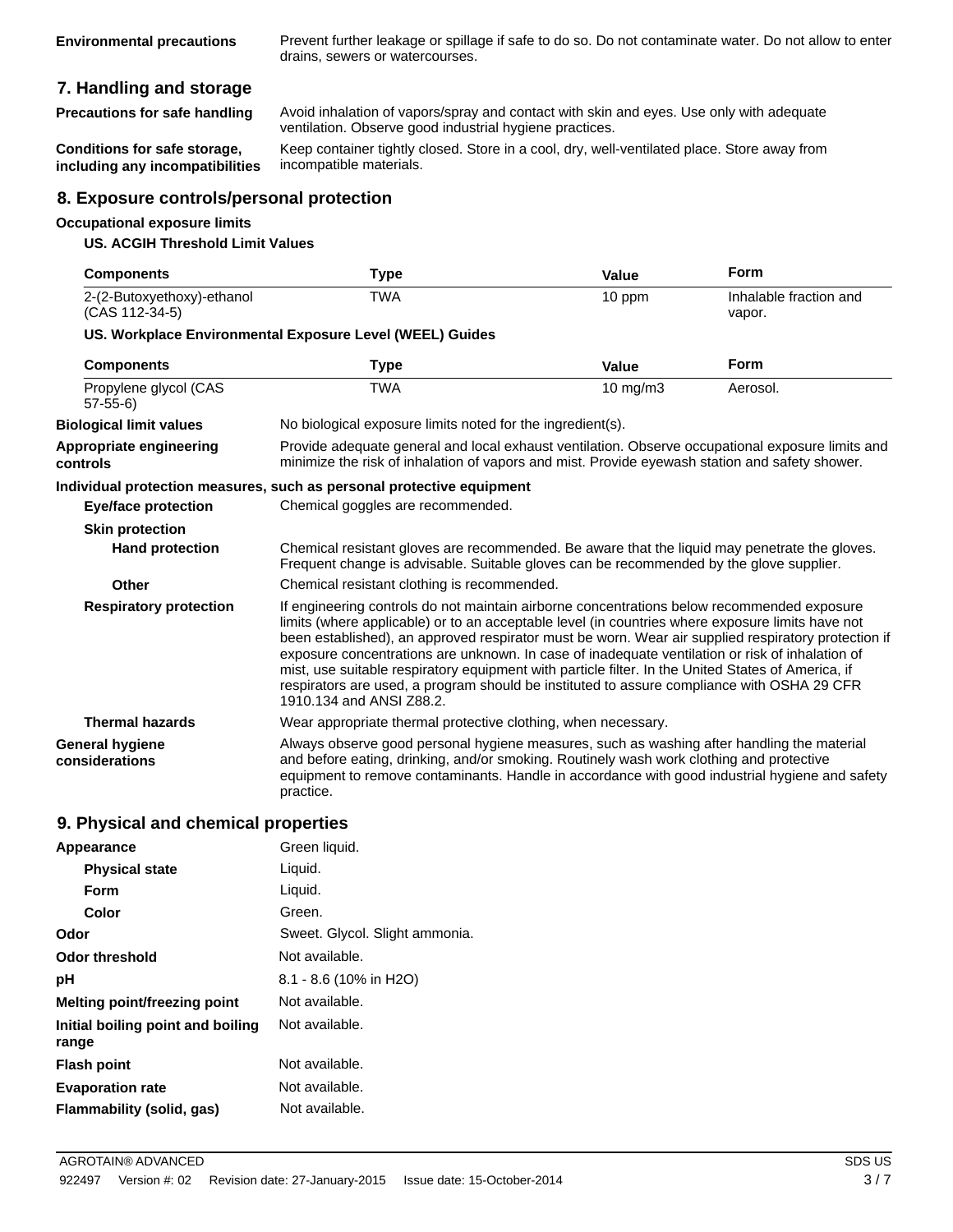#### **Upper/lower flammability or explosive limits**

| <b>Flammability limit - lower</b><br>(%) | Not available. |
|------------------------------------------|----------------|
| <b>Flammability limit - upper</b><br>(%) | Not available. |
| Vapor pressure                           | Not available. |
| Vapor density                            | Not available. |
| <b>Relative density</b>                  | 1.055          |
| Solubility(ies)                          |                |
| Solubility (water)                       | Soluble.       |
| <b>Auto-ignition temperature</b>         | Not available. |
| <b>Decomposition temperature</b>         | Not available. |
| <b>Viscosity</b>                         | 29 cP          |
| <b>Other information</b>                 |                |
| Density                                  | 8.78 lb/gal    |
|                                          |                |

#### **10. Stability and reactivity**

| <b>Reactivity</b>                            | The product is stable and non-reactive under normal conditions of use, storage and transport. |
|----------------------------------------------|-----------------------------------------------------------------------------------------------|
| <b>Chemical stability</b>                    | Stable under normal temperature conditions.                                                   |
| <b>Possibility of hazardous</b><br>reactions | Hazardous polymerization does not occur.                                                      |
| <b>Conditions to avoid</b>                   | Extreme temperatures.                                                                         |
| Incompatible materials                       | Acids. Strong reducing agents. Strong oxidizing agents.                                       |
| <b>Hazardous decomposition</b><br>products   | During combustion: Carbon oxides. Nitrogen oxides. Sulfur oxides.                             |

### **11. Toxicological information**

#### **Information on likely routes of exposure**

| <b>Inhalation</b>                                                                  | In high concentrations, vapors may irritate throat and respiratory system and cause coughing.                                     |
|------------------------------------------------------------------------------------|-----------------------------------------------------------------------------------------------------------------------------------|
| <b>Skin contact</b>                                                                | Causes skin irritation.                                                                                                           |
| Eye contact                                                                        | Causes serious eye damage.                                                                                                        |
| Ingestion                                                                          | May be harmful if swallowed. Ingestion may cause severe irritation of the mouth, the esophagus<br>and the gastrointestinal tract. |
| Symptoms related to the<br>physical, chemical and<br>toxicological characteristics | Causes serious eye damage. Symptoms include itching, burning, redness and tearing. Causes<br>skin irritation.                     |

#### **Information on toxicological effects**

**Acute toxicity** May be harmful if swallowed. Ingestion may cause severe irritation of the mouth, the esophagus and the gastrointestinal tract.

| <b>Components</b>                         | <b>Species</b>                                       | <b>Test Results</b> |
|-------------------------------------------|------------------------------------------------------|---------------------|
| 2-(2-Butoxyethoxy)-ethanol (CAS 112-34-5) |                                                      |                     |
| <b>Acute</b>                              |                                                      |                     |
| Dermal                                    |                                                      |                     |
| LD50                                      | Rabbit                                               | 2700 mg/kg          |
| Oral                                      |                                                      |                     |
| LD50                                      | Rat                                                  | 4500 mg/kg          |
|                                           | N-(n-butyl)-thiophosphoric triamide (CAS 94317-64-3) |                     |
| <b>Acute</b>                              |                                                      |                     |
| Dermal                                    |                                                      |                     |
| LD50                                      | Rat                                                  | > 2000 mg/kg        |
| Oral                                      |                                                      |                     |
| LD50                                      | Rat                                                  | > 2823 mg/kg        |
|                                           |                                                      |                     |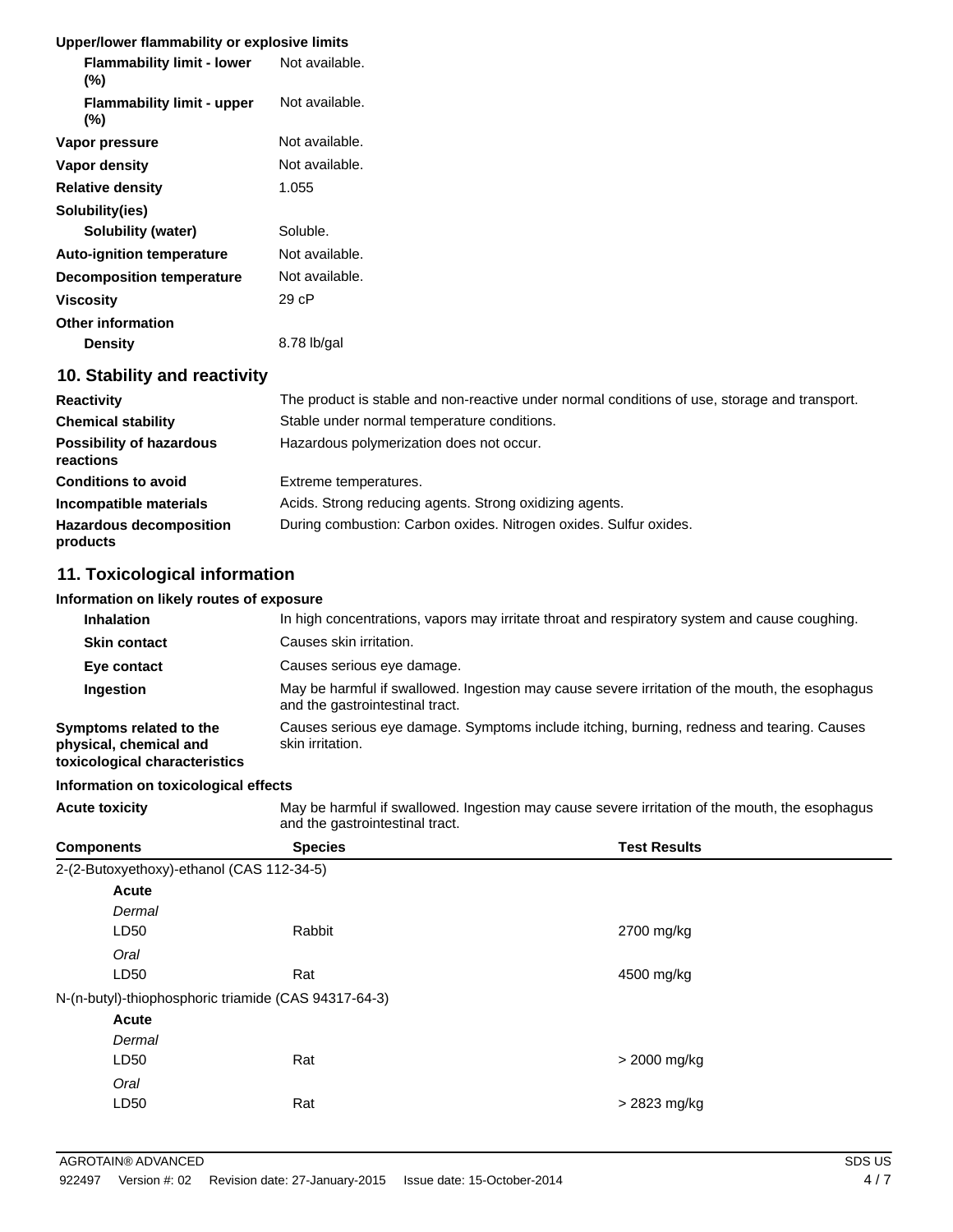| <b>Components</b>                                     | <b>Test Results</b><br><b>Species</b>                                           |                |  |
|-------------------------------------------------------|---------------------------------------------------------------------------------|----------------|--|
| Propylene glycol (CAS 57-55-6)                        |                                                                                 |                |  |
| Acute                                                 |                                                                                 |                |  |
| Oral                                                  |                                                                                 |                |  |
| LD50                                                  | Rat                                                                             | 30 g/kg        |  |
| Triethylene glycol monobutyl ether (CAS 143-22-6)     |                                                                                 |                |  |
| <b>Acute</b>                                          |                                                                                 |                |  |
| Dermal                                                |                                                                                 |                |  |
| LD50                                                  | Rabbit                                                                          | 3.54 ml/kg     |  |
| Inhalation                                            |                                                                                 |                |  |
| <b>LC50</b>                                           | Rat                                                                             | $> 2400$ mg/m3 |  |
| Oral                                                  |                                                                                 |                |  |
| LD50                                                  | Rat                                                                             | 5170 mg/kg     |  |
| <b>Skin corrosion/irritation</b>                      | Causes skin irritation.                                                         |                |  |
| Serious eye damage/eye<br>irritation                  | Causes serious eye damage.                                                      |                |  |
| Respiratory or skin sensitization                     |                                                                                 |                |  |
| <b>Respiratory sensitization</b>                      | No data available.                                                              |                |  |
| <b>Skin sensitization</b>                             | No data available.                                                              |                |  |
| Germ cell mutagenicity                                | Based on available data, the classification criteria are not met.               |                |  |
| Carcinogenicity                                       | This product is not considered to be a carcinogen by IARC, ACGIH, NTP, or OSHA. |                |  |
|                                                       | OSHA Specifically Regulated Substances (29 CFR 1910.1001-1050)                  |                |  |
| Not listed.                                           |                                                                                 |                |  |
| <b>Reproductive toxicity</b>                          | Suspected of damaging fertility or the unborn child.                            |                |  |
| Specific target organ toxicity -<br>single exposure   | Based on available data, the classification criteria are not met.               |                |  |
| Specific target organ toxicity -<br>repeated exposure | Based on available data, the classification criteria are not met.               |                |  |
| <b>Aspiration hazard</b>                              | Not classified.                                                                 |                |  |
| <b>Chronic effects</b>                                | Prolonged exposure may cause chronic effects.                                   |                |  |
| <b>Further information</b>                            | No other specific acute or chronic health impact noted.                         |                |  |
| 12. Ecological information                            |                                                                                 |                |  |

**Ecotoxicity** The product is not classified as environmentally hazardous. However, this does not exclude the possibility that large or frequent spills can have a harmful or damaging effect on the environment.

| <b>Components</b>                                                                                                                | <b>Species</b>     |                                  |                 | <b>Test Results</b> |  |
|----------------------------------------------------------------------------------------------------------------------------------|--------------------|----------------------------------|-----------------|---------------------|--|
| N-(n-butyl)-thiophosphoric triamide (CAS 94317-64-3)                                                                             |                    |                                  |                 |                     |  |
| <b>Aquatic</b>                                                                                                                   |                    |                                  |                 |                     |  |
| Crustacea                                                                                                                        | EC50               | Daphnia magna                    |                 | 290 mg/l, 48 hours  |  |
| Fish                                                                                                                             | LC50               | Fish                             |                 | 1140 mg/l, 96 hours |  |
| <b>Persistence and degradability</b>                                                                                             | No data available. |                                  |                 |                     |  |
| <b>Bioaccumulative potential</b>                                                                                                 | No data available. |                                  |                 |                     |  |
| Partition coefficient n-octanol / water (log Kow)<br>2-(2-Butoxyethoxy)-ethanol (CAS 112-34-5)<br>Propylene glycol (CAS 57-55-6) |                    |                                  | 0.56<br>$-0.92$ |                     |  |
| Mobility in soil                                                                                                                 | Not available.     |                                  |                 |                     |  |
| <b>Mobility in general</b>                                                                                                       |                    | The product is soluble in water. |                 |                     |  |
| Other adverse effects                                                                                                            | No data available. |                                  |                 |                     |  |
| 13. Disposal considerations                                                                                                      |                    |                                  |                 |                     |  |

**Disposal instructions** Do not allow this material to drain into sewers/water supplies. Dispose in accordance with all applicable regulations.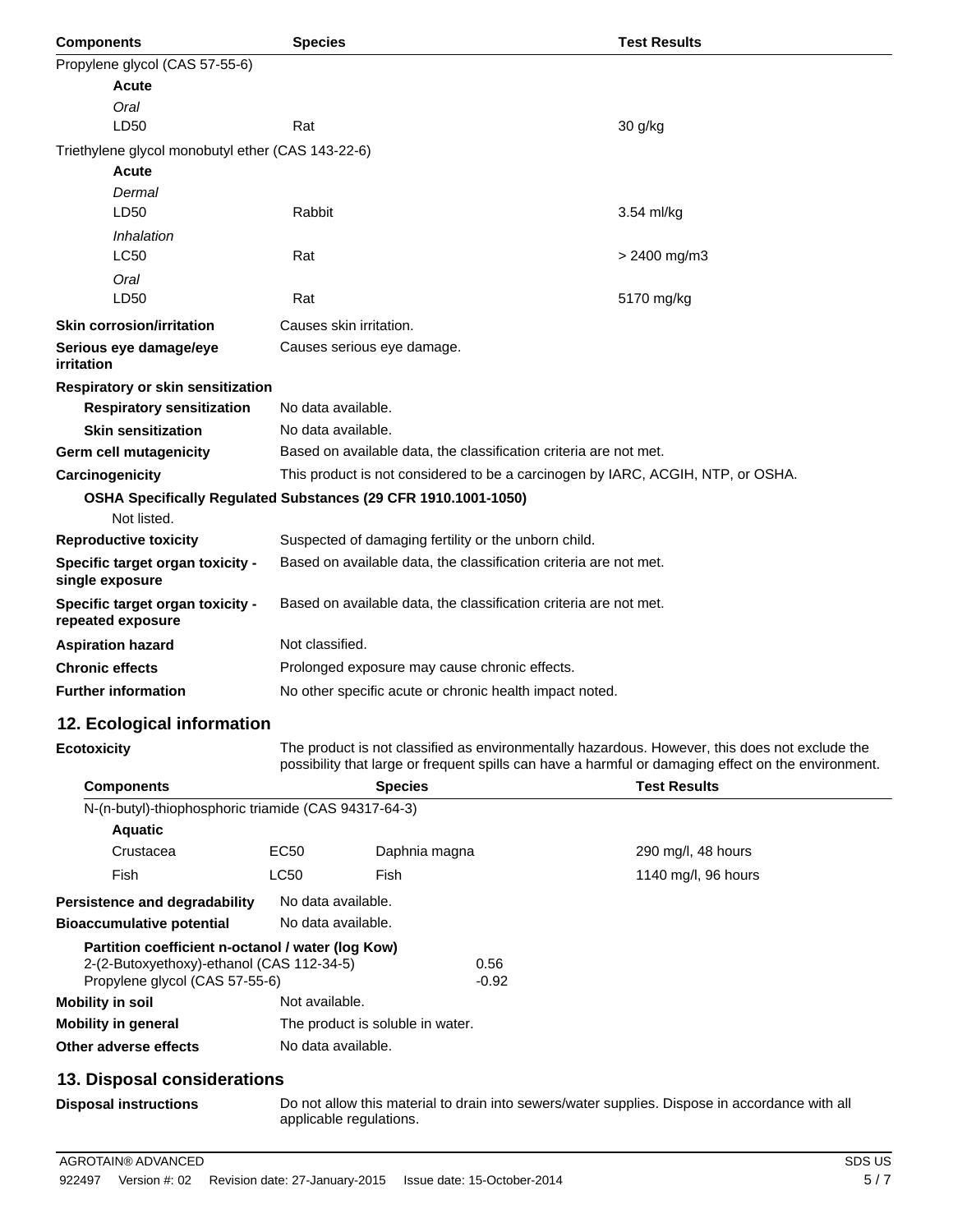| Hazardous waste code                           | The waste code should be assigned in discussion between the user, the producer and the waste<br>disposal company.                                                                             |
|------------------------------------------------|-----------------------------------------------------------------------------------------------------------------------------------------------------------------------------------------------|
| Waste from residues / unused<br>products       | Disposal recommendations are based on material as supplied. Disposal must be in accordance<br>with current applicable laws and regulations, and material characteristics at time of disposal. |
| <b>Contaminated packaging</b>                  | Since emptied containers may retain product residue, follow label warnings even after container is<br>emptied.                                                                                |
| <b>14. Transport information</b><br><b>DOT</b> |                                                                                                                                                                                               |

Not regulated as dangerous goods.

#### **IATA**

Not regulated as dangerous goods.

#### **IMDG**

Not regulated as dangerous goods.

#### **Transport in bulk according to** Not available. **Annex II of MARPOL 73/78 and the IBC Code**

#### **15. Regulatory information**

**US federal regulations** This product is a "Hazardous Chemical" as defined by the OSHA Hazard Communication Standard, 29 CFR 1910.1200.

All components are on the U.S. EPA TSCA Inventory List.

#### **TSCA Section 12(b) Export Notification (40 CFR 707, Subpt. D)**

N-(n-butyl)-thiophosphoric triamide (CAS 94317-64-3) 1.0 % One-Time Export Notification only.

**OSHA Specifically Regulated Substances (29 CFR 1910.1001-1050)**

Not listed.

#### **CERCLA Hazardous Substance List (40 CFR 302.4)**

| 2-(2-Butoxyethoxy)-ethanol (CAS 112-34-5)         | LISTED |
|---------------------------------------------------|--------|
| Triethylene glycol monobutyl ether (CAS 143-22-6) | LISTED |

#### **Superfund Amendments and Reauthorization Act of 1986 (SARA)**

| <b>Hazard categories</b> | Immediate Hazard - Yes<br>Delayed Hazard - Yes<br>Fire Hazard - No<br>Pressure Hazard - No |
|--------------------------|--------------------------------------------------------------------------------------------|
|                          | Reactivity Hazard - No                                                                     |

#### **SARA 302 Extremely hazardous substance**

Not listed.

#### **SARA 311/312 Hazardous chemical** Yes

#### **SARA 313 (TRI reporting)**

| <b>Chemical name</b>               | <b>CAS number</b> | % by wt.  |
|------------------------------------|-------------------|-----------|
| Triethylene glycol monobutyl ether | 143-22-6          | $30 - 60$ |
| 2-(2-Butoxyethoxy)-ethanol         | 112-34-5          | $1 - 5$   |

#### **Other federal regulations**

#### **Clean Air Act (CAA) Section 112 Hazardous Air Pollutants (HAPs) List**

2-(2-Butoxyethoxy)-ethanol (CAS 112-34-5)

Triethylene glycol monobutyl ether (CAS 143-22-6)

#### **Clean Air Act (CAA) Section 112(r) Accidental Release Prevention (40 CFR 68.130)**

Not regulated.

**Safe Drinking Water Act** Not regulated.

**(SDWA)**

**US state regulations** This product does not contain a chemical known to the State of California to cause cancer, birth defects or other reproductive harm.

#### **US. Massachusetts RTK - Substance List**

Not regulated.

#### **US. New Jersey Worker and Community Right-to-Know Act**

2-(2-Butoxyethoxy)-ethanol (CAS 112-34-5) Propylene glycol (CAS 57-55-6)